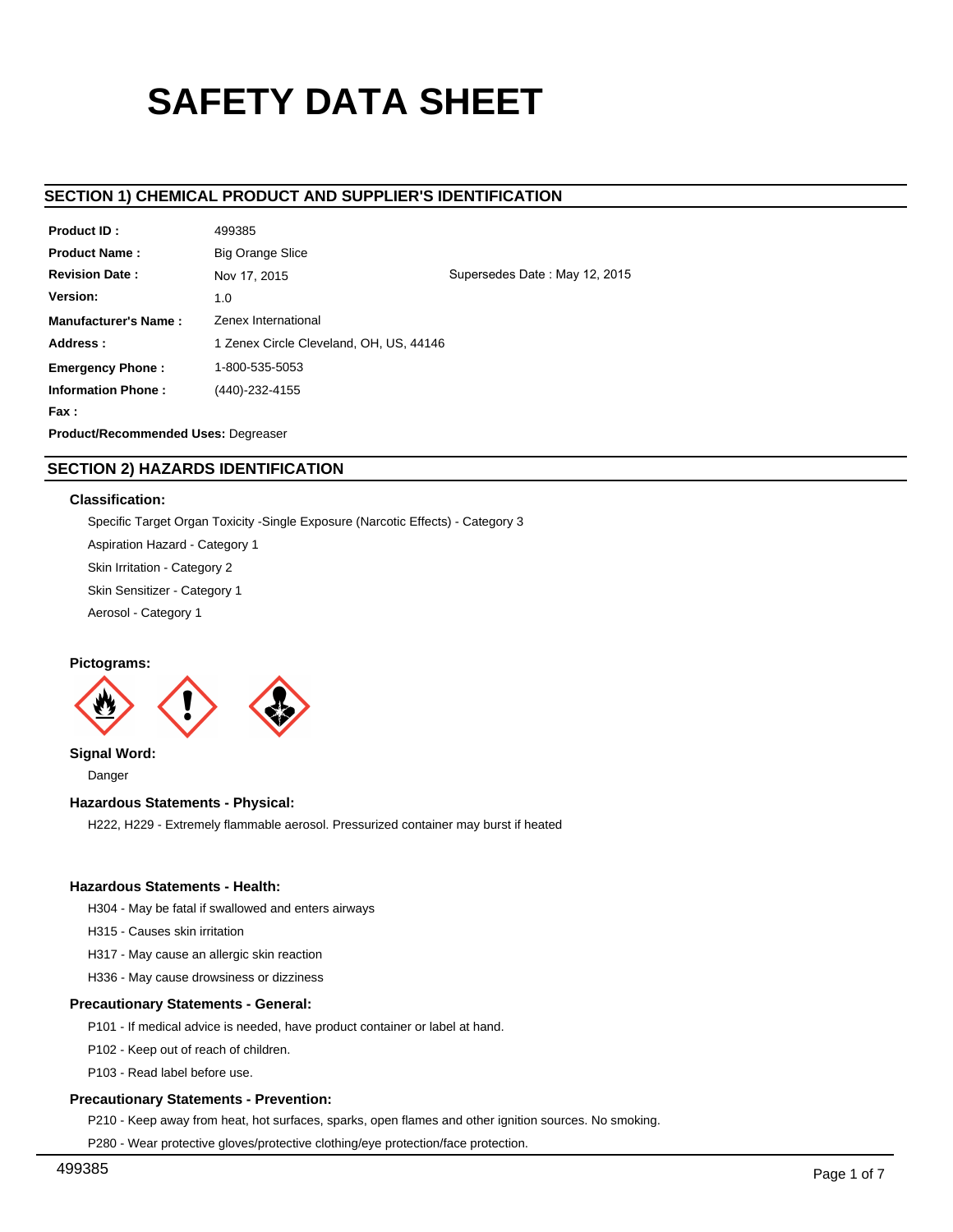- P211 Do not spray on an open flame or other ignition source.
- P251 Do not pierce or burn, even after use.
- P264 Wash thoroughly after handling.
- P261 Avoid breathing dust/fume/gas/mist/vapors/spray.
- P272 Contaminated work clothing should not be allowed out of the workplace.
- P271 Use only outdoors or in a well-ventilated area.

### **Precautionary Statements - Response:**

- P301 + P310 IF SWALLOWED: Immediately call a POISON CENTER or doctor/physician.
- P331 Do NOT induce vomiting.
- P370 + P378 In case of fire: Use water fog, dry chemical or carbon dioxide to extinguish.
- P302 + P352 IF ON SKIN: Wash with plenty of soap and water.
- P362 + P364 Take off contaminated clothing and wash it before reuse.
- P333 + P313 If skin irritation or a rash occurs: Get medical advice/attention.
- P304 + P340 IF INHALED: Remove person to fresh air and keep comfortable for breathing.
- P312 Call a POISON CENTER or doctor/physician if you feel unwell.

#### **Precautionary Statements - Storage:**

- P405 Store locked up.
- P403 + P235 Store in a well-ventilated place. Keep cool.
- P410 Protect from sunlight.
- P412 Do not expose to temperatures exceeding 50°C/122°F.

#### **Precautionary Statements - Disposal:**

P501 - Dispose of contents and container in accordance with all local, regional, national and international regulations.

| <b>SECTION 3) COMPOSITION / INFORMATION ON INGREDIENTS</b> |                                           |             |  |  |  |
|------------------------------------------------------------|-------------------------------------------|-------------|--|--|--|
| <b>CAS</b>                                                 | <b>Chemical Name</b>                      | % by Weight |  |  |  |
| 0064742-47-8                                               | <b>ISOPARAFFINIC PETROLEUM DISTILLATE</b> | 29% - 52%   |  |  |  |
| 0005989-27-5                                               | <b>D-LIMONENE</b>                         | 25% - 44%   |  |  |  |
| 0000074-98-6                                               | PROPANE                                   | 7% - 14%    |  |  |  |
|                                                            |                                           |             |  |  |  |

#### **SECTION 4) FIRST-AID MEASURES**

## **Inhalation:**

Remove source of exposure or move person to fresh air and keep comfortable for breathing.

If exposed/feel unwell/concerned: Call a POISON CENTER/doctor.

Eliminate all ignition sources if safe to do so.

#### **Eye Contact:**

Remove source of exposure or move person to fresh air. Rinse eyes cautiously with lukewarm, gently flowing water for several minutes, while holding the eyelids open. Remove contact lenses, if present and easy to do. Continue rinsing for a duration of 15-20 minutes. Take care not to rinse contaminated water into the unaffected eye or onto the face. If eye irritation persists: Get medical advice/attention.

## **Skin Contact:**

Take off immediately all contaminated clothing, shoes and leather goods (e.g. watchbands, belts). Gently blot or brush away excess product. Wash with plenty of lukewarm, gently flowing water for a duration of 15-20 minutes. Call a POISON CENTER/doctor if you feel unwell. Store contaminated clothing under water and wash before reuse or discard.

## **Ingestion:**

Rinse mouth. Do NOT induce vomiting. Immediately call a POISON CENTER/doctor. If vomiting occurs naturally, lie on your side, in the recovery position.

Never give anything by mouth to an unconscious or convulsing victim. Keep person warm and quiet.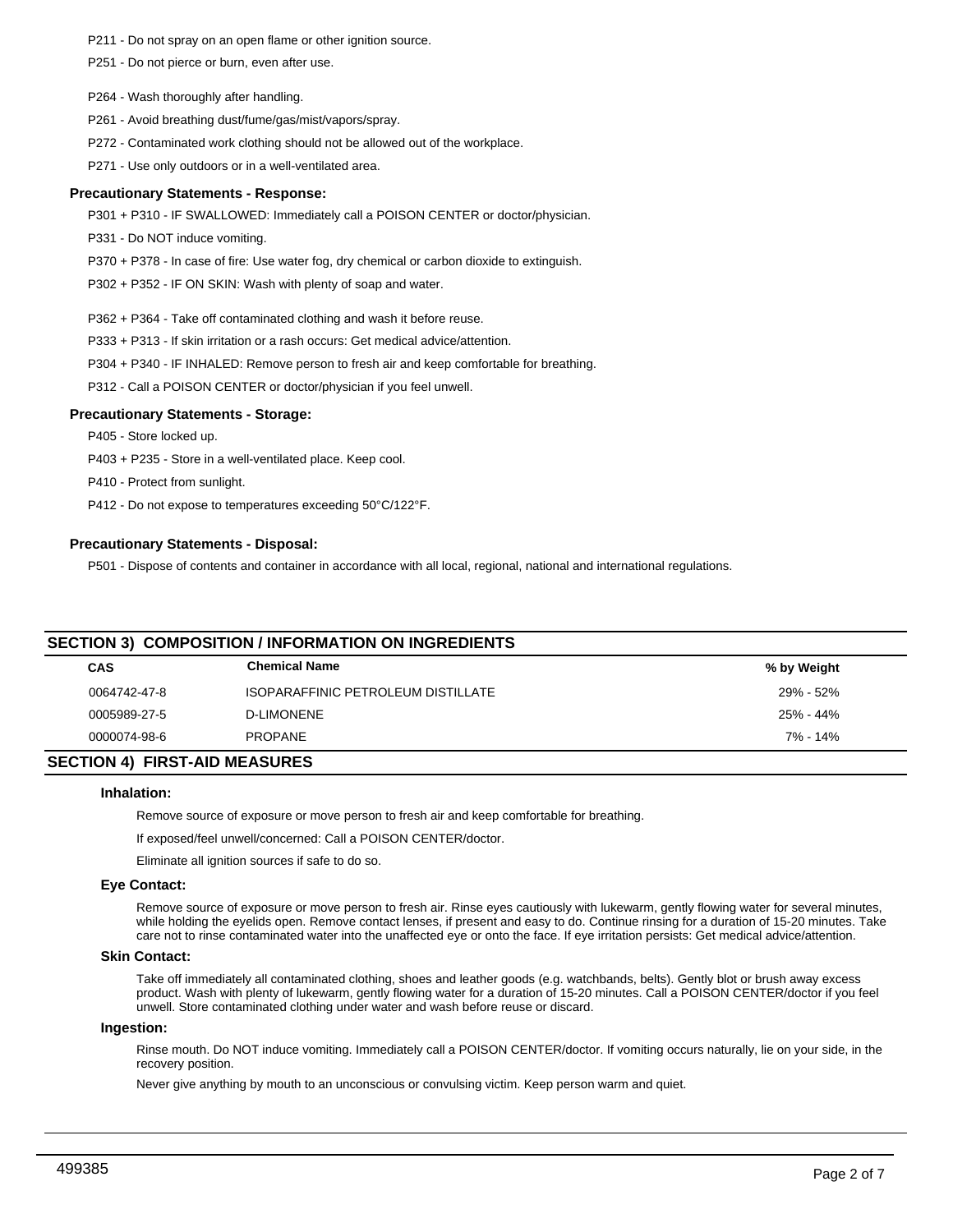## **Suitable Extinguishing Media:**

Use water, fog, dry chemical, or carbon dioxide.

Carbon dioxide can displace oxygen. Use caution when applying carbon dioxide in confined spaces. Simultaneous use of foam and water on the same surface is to be avoided as water destroys the foam.

### **Unsuitable Extinguishing Media:**

Water may be ineffective but can be used to cool containers exposed to heat or flame.

#### **Specific Hazards in Case of Fire:**

Contents under pressure. Keep away from ignition sources and open flames. Exposure of containers to extreme heat and flames can cause them to rupture often with violent force.

Aerosol cans may rupture when heated. Heated cans may burst.

In fire, will decompose to carbon dioxide, carbon monoxide

#### **Fire-Fighting Procedures:**

Isolate immediate hazard area and keep unauthorized personnel out. Stop spill/release if it can be done safely. Move undamaged containers from immediate hazard area if it can be done safely. Water spray may be useful in minimizing or dispersing vapors and to protect personnel.

Dispose of fire debris and contaminated extinguishing water in accordance with official regulations.

#### **Special Protective Actions:**

Wear protective pressure self-contained breathing apparatus (SCBA)and full turnout gear.

Care should always be exercised in dust/mist areas.

# **SECTION 6) ACCIDENTAL RELEASE MEASURES**

#### **Emergency Procedure:**

Flammable/combustible material.

ELIMINATE all ignition sources (no smoking, flares, sparks, or flames in immediate area). Stay upwind; keep out of low areas. Immediately turn off or isolate any source of ignition. Keep unnecessary people away; isolate hazard area and deny entry. Do not touch or walk through spilled material. Clean up immediately. Use absorbent sweeping compound to soak up material and put into suitable container for proper disposal.

#### **Recommended Equipment:**

Positive pressure, full-face piece self-contained breathing apparatus(SCBA), or positive pressure supplied air respirator with escape SCBA (NIOSH approved).

#### **Personal Precautions:**

ELIMINATE all ignition sources (no smoking, flares, sparks, or flames in immediate area). Use explosion proof equipment. Avoid breathing vapor. Avoid contact with skin, eye or clothing. Do not touch damaged containers or spilled materials unless wearing appropriate protective clothing.

#### **Environmental Precautions:**

Stop spill/release if it can be done safely. Prevent spilled material from entering sewers, storm drains, other unauthorized drainage systems and natural waterways by using sand, earth, or other appropriate barriers.

## **SECTION 7) HANDLING AND STORAGE**

#### **General:**

For industrial and institutional use only. For use by trained personnel only. Keep away from children. Wash hands after use. Do not get in eyes, on skin or on clothing. Do not breathe vapors or mists. Use good personal hygiene practices. Eating, drinking and smoking in work areas is prohibited. Remove contaminated clothing and protective equipment before entering eating areas. Eyewash stations and showers should be available in areas where this material is used and stored.

#### **Ventilation Requirements:**

Use only with adequate ventilation to control air contaminants to their exposure limits. The use of local ventilation is recommended to control emissions near the source.

## **Storage Room Requirements:**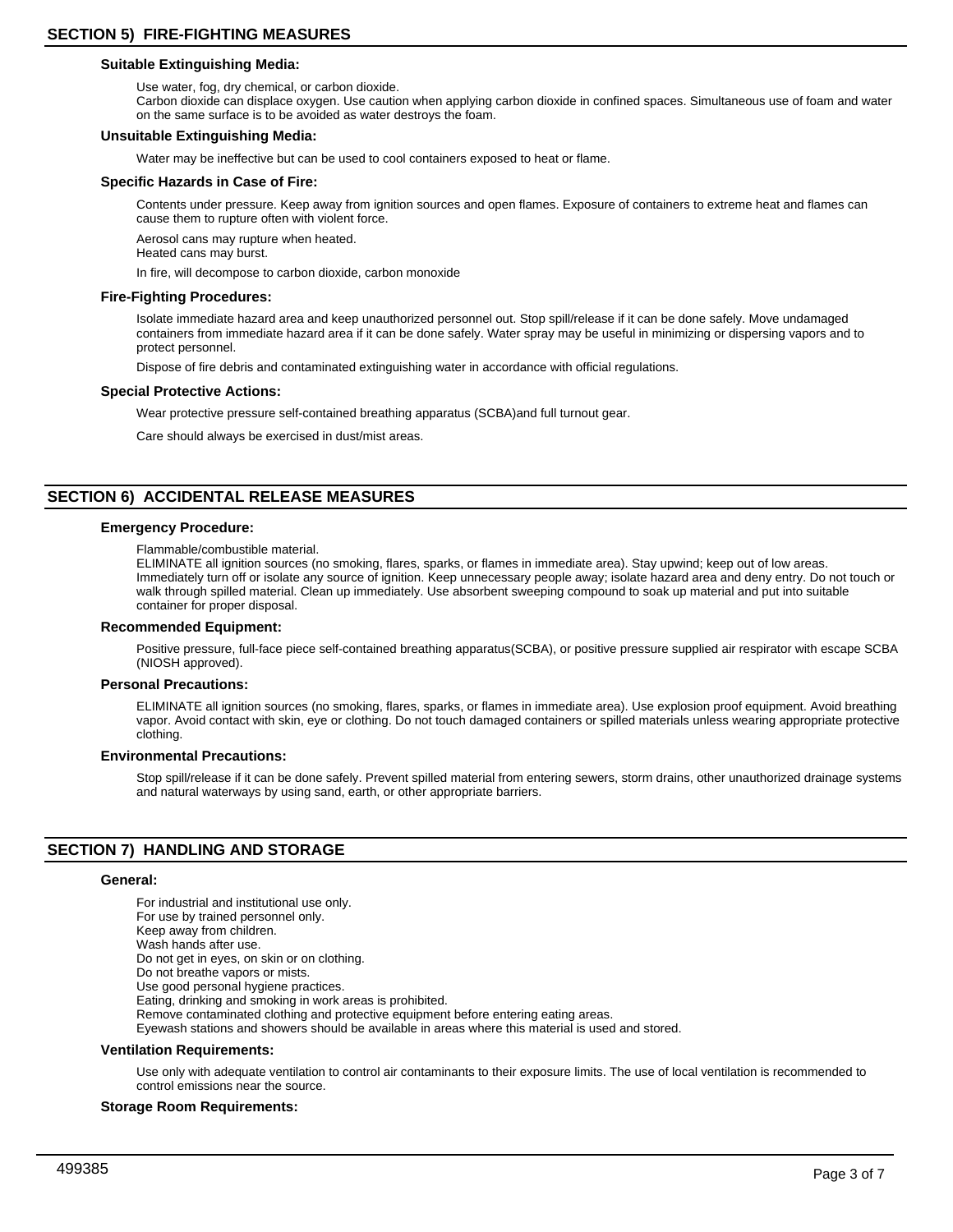Keep container(s) tightly closed and properly labeled. Store in cool, dry, well-ventilated areas away from heat, direct sunlight and incompatibilities. Store in approved containers and protect against physical damage. Keep containers securely sealed when not in use. Indoor storage should meet OSHA standards and appropriate fire codes. Containers that have been opened must be carefully resealed to prevent leakage. Empty container retain residue and may be dangerous.

Do not cut, drill, grind, weld, or perform similar operations on or near containers. Do not pressurize containers to empty them. Ground all structures, transfer containers and equipment to conform to the national electrical code. Use procedures that prevent static electrical sparks. Static electricity may accumulate and create a fire hazard.

Store at temperatures below 120°F.

# **SECTION 8) EXPOSURE CONTROLS, PERSONAL PROTECTION**

### **Eye Protection:**

Chemical goggles, safety glasses with side shields or vented/splash proof goggles. Contact lenses may absorb irritants. Particles may adhere to lenses and cause corneal damage.

#### **Skin Protection:**

Wear gloves, long sleeved shirt, long pants and other protective clothing as required to minimize skin contact.

Use of gloves approved to relevant standards made from the following materials may provide suitable chemical protection: PVC, neoprene or nitrile rubber gloves. Suitability and durability of a glove is dependent on usage, e.g. frequency and duration of contact, chemical resistance of glove material, glove thickness, dexterity. Always seek advice from glove suppliers. Contaminated gloves should be replaced. Chemical-resistant clothing is recommended to avoid prolonged contact. Avoid unnecessary skin contact.

#### **Respiratory Protection:**

If engineering controls do not maintain airborne concentrations to a level which is adequate to protect worker, a respiratory protection program that meets or is equivalent to OSHA 29 CFR 1910.134 and ANSI Z88.2 should be followed. Check with respiratory protective equipment suppliers. Where air-filtering respirators are suitable, select an appropriate combination of mask and filter. Select a filter suitable for combined particulate/organic gases and vapors.

When spraying more than one half can continuously or more than one can consecutively, use NIOSH approved respirator.

| <b>Chemical Name</b>                                   | OSHA<br>TWA<br>(ppm) | <b>OSHA</b><br>TWA<br>(mg/m3) | <b>OSHA</b><br><b>STEL</b><br>(ppm) | OSHA<br><b>STEL</b><br>(mg/m3) | OSHA-<br>Tables-<br>Z1,2,3 | <b>OSHA</b><br>Carcinogen | <b>OSHA</b><br>Skin<br>designation | <b>NIOSH</b><br><b>TWA</b><br>(ppm) | <b>NIOSH</b><br><b>TWA</b><br>(mg/m3) | <b>NIOSH</b><br>STEL<br>(ppm) | <b>NIOSH</b><br><b>STEL</b><br>(mg/m3) | <b>NIOSH</b><br>Carcinogen |
|--------------------------------------------------------|----------------------|-------------------------------|-------------------------------------|--------------------------------|----------------------------|---------------------------|------------------------------------|-------------------------------------|---------------------------------------|-------------------------------|----------------------------------------|----------------------------|
| <b>ISOPARAFFINIC</b><br>PETROLEUM<br><b>DISTILLATE</b> | 500                  | 2000                          |                                     |                                |                            |                           |                                    |                                     |                                       |                               |                                        |                            |
| <b>PROPANE</b>                                         | 1000                 | 1800                          |                                     |                                |                            |                           |                                    | 1000                                | 1800                                  |                               |                                        |                            |

| <b>Chemical Name</b>                                   | <b>ACGIH</b><br>TWA<br>(ppm)                       | <b>ACGIH</b><br><b>TWA</b><br>(mg/m3) | <b>ACGIH</b><br><b>STEL</b><br>(ppm) | <b>ACGIH</b><br><b>STEL</b><br>(mg/m3) |
|--------------------------------------------------------|----------------------------------------------------|---------------------------------------|--------------------------------------|----------------------------------------|
| <b>ISOPARAFFINIC</b><br>PETROLEUM<br><b>DISTILLATE</b> |                                                    |                                       |                                      |                                        |
| <b>PROPANE</b>                                         | See<br>Appendix<br>F: Minimal<br>Oxygen<br>Content |                                       |                                      |                                        |

# **SECTION 9) PHYSICAL AND CHEMICAL PROPERTIES**

## **Physical and Chemical Properties**

| Appearance            | N.A.           |
|-----------------------|----------------|
| <b>VOC Regulatory</b> | 388.00930 g/l  |
| <b>VOC Regulatory</b> | 3.23800 lb/gal |
| <b>VOC Actual</b>     | 388.00930 g/l  |
| <b>VOC Actual</b>     | 3.23800 lb/gal |
| % VOC                 | 50.00000%      |
| Density VOC           | 3.23800 lb/gal |
| Density               | 6.47600 lb/gal |
|                       |                |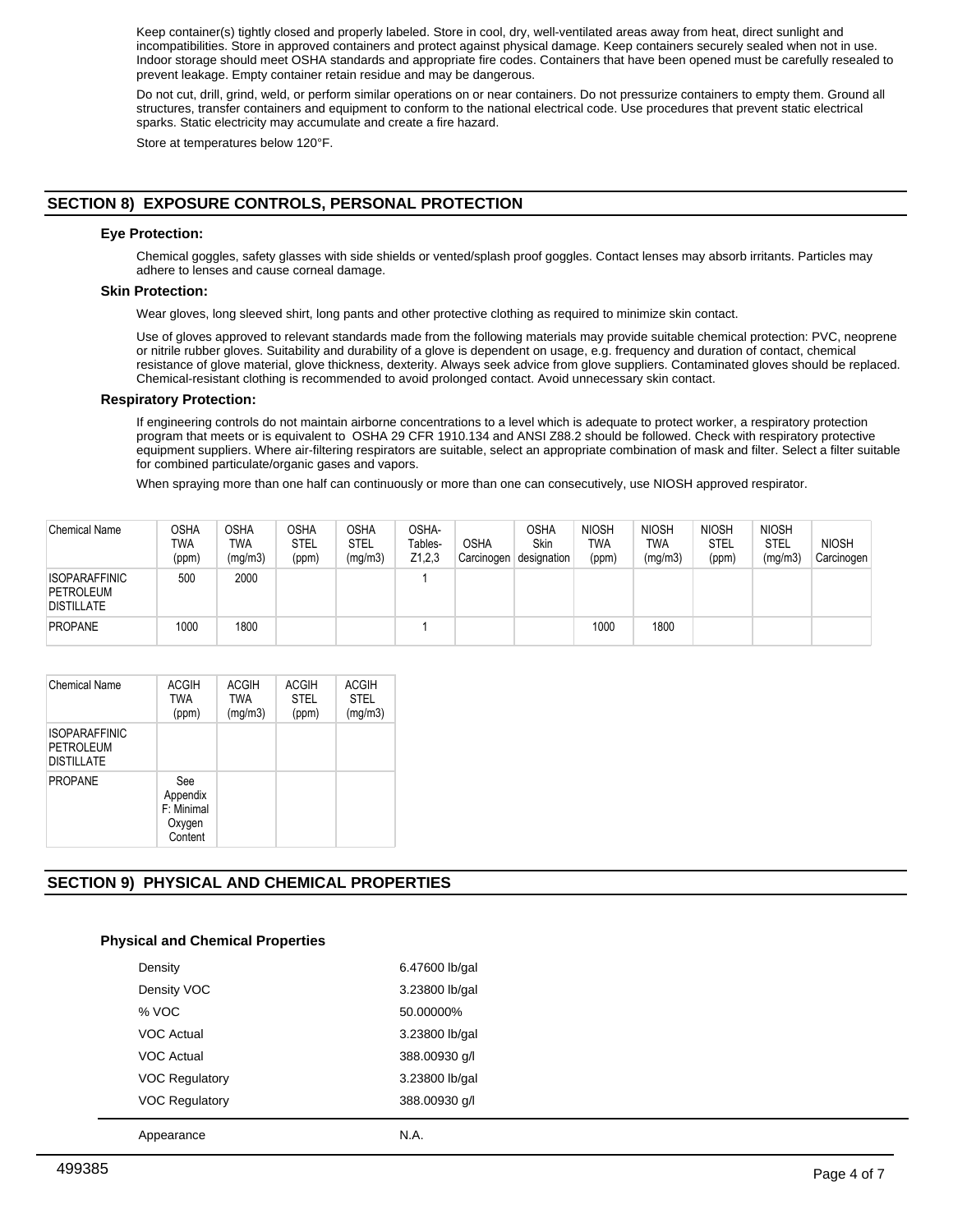| <b>Odor Threshold</b>        | N.A.                   |
|------------------------------|------------------------|
| <b>Odor Description</b>      | Orange                 |
| рH                           | N.A.                   |
| <b>Water Solubility</b>      | Nil                    |
| Flammability                 | Flashpoint below 73 °F |
| Flash Point Symbol           | N.A.                   |
| <b>Flash Point</b>           | N.A.                   |
| Viscosity                    | N.A.                   |
| Lower Explosion Level        | 0.7                    |
| <b>Upper Explosion Level</b> | 9.5                    |
| <b>Melting Point</b>         | N.A.                   |
| Vapor Density                | Slower than ether      |
| <b>Freezing Point</b>        | N.A.                   |
| Low Boiling Point            | N.A.                   |
| High Boiling Point           | N.A.                   |
| Decomposition Pt             | N.A.                   |
| Auto Ignition Temp           | N.A.                   |
| <b>Evaporation Rate</b>      | Slower than ether      |

# **SECTION 10) STABILITY AND REACTIVITY**

## **Stability:**

Stable.

## **Conditions to Avoid:**

High temperatures.

## **Incompatible Materials:**

None known.

# **Hazardous Reactions/Polymerization:**

Will not occur.

# **Hazardous Decomposition Products:**

In fire, will decompose to carbon dioxide, carbon monoxide.

# **SECTION 11) TOXICOLOGICAL INFORMATION**

## **Skin Corrosion/Irritation:**

Overexposure will cause defatting of skin.

Causes skin irritation

## **Serious Eye Damage/Irritation:**

Overexposure will cause redness and burning sensation.

# **Carcinogenicity:**

No data available

# **Germ Cell Mutagenicity:**

No data available

#### **Reproductive Toxicity:**

No data available

## **Respiratory/Skin Sensitization:**

May cause an allergic skin reaction

## **Specific Target Organ Toxicity - Single Exposure:**

May cause drowsiness or dizziness

# **Specific Target Organ Toxicity - Repeated Exposure:**

No data available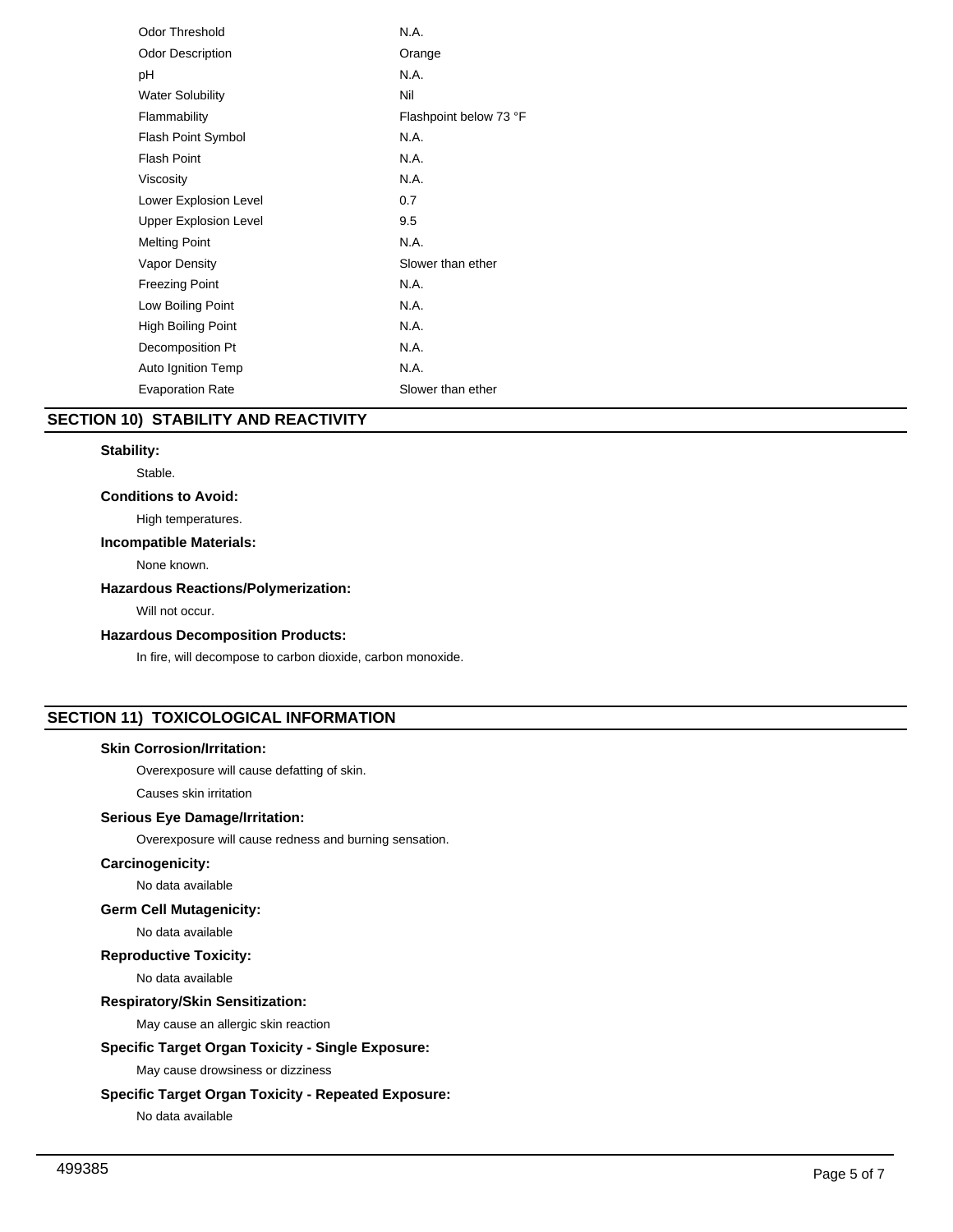## **Aspiration Hazard:**

May be fatal if swallowed and enters airways

# **Acute Toxicity:**

Inhalation: effect of overexposure include irritation of respiratory tract, headache, dizziness, nausea, and loss of coordination. Extreme overexposure may result in unconsciousness and possibly death.

## **SECTION 12) ECOLOGICAL INFORMATION**

#### **Toxicity:**

No data available.

**Persistence and Degradability:**

No data available.

#### **Bio-Accumulative Potential:**

No data available.

#### **Mobility in Soil:**

No data available.

#### **Other Adverse Effects:**

No data available.

#### **Bio-accumulative Potential**

#### 0064742-47-8 ISOPARAFFINIC PETROLEUM DISTILLATE

Contains constituents with the potential to bio accumulate.

## **Mobility in Soil**

0064742-47-8 ISOPARAFFINIC PETROLEUM DISTILLATE

Floats on water. Contains volatile constituents. Evaporates within a day from water or soil surfaces. Large volumes may penetrate soil and could contaminate groundwater.

#### **Persistence and Degradability**

0064742-47-8 ISOPARAFFINIC PETROLEUM DISTILLATE

Expected to be inherently biodegradable. The volatile constituents will oxidize rapidly by photochemical reactions in air.

## **SECTION 13) DISPOSAL CONSIDERATIONS**

### **Water Disposal:**

Under RCRA, it is the responsibility of the user of the product, to determine a the time of disposal whether the product meets RCRA criteria for hazardous waste. Waste management should be in full compliance with federal, state, and local laws.

Empty containers retain product residue which may exhibit hazards of material, therefore do not pressurize, cut, glaze, weld or use for any other purposes. Return drums to reclamation centers for proper cleaning and reuse.

# **SECTION 14) TRANSPORT INFORMATION**

## **U.S. DOT Information:**

Consumer Commodity, ORM-D

## **IMDG Information:**

Consumer Commodity, ORM-D

## **IATA Information:**

Consumer Commodity, ORM-D

## **SECTION 15) REGULATORY INFORMATION**